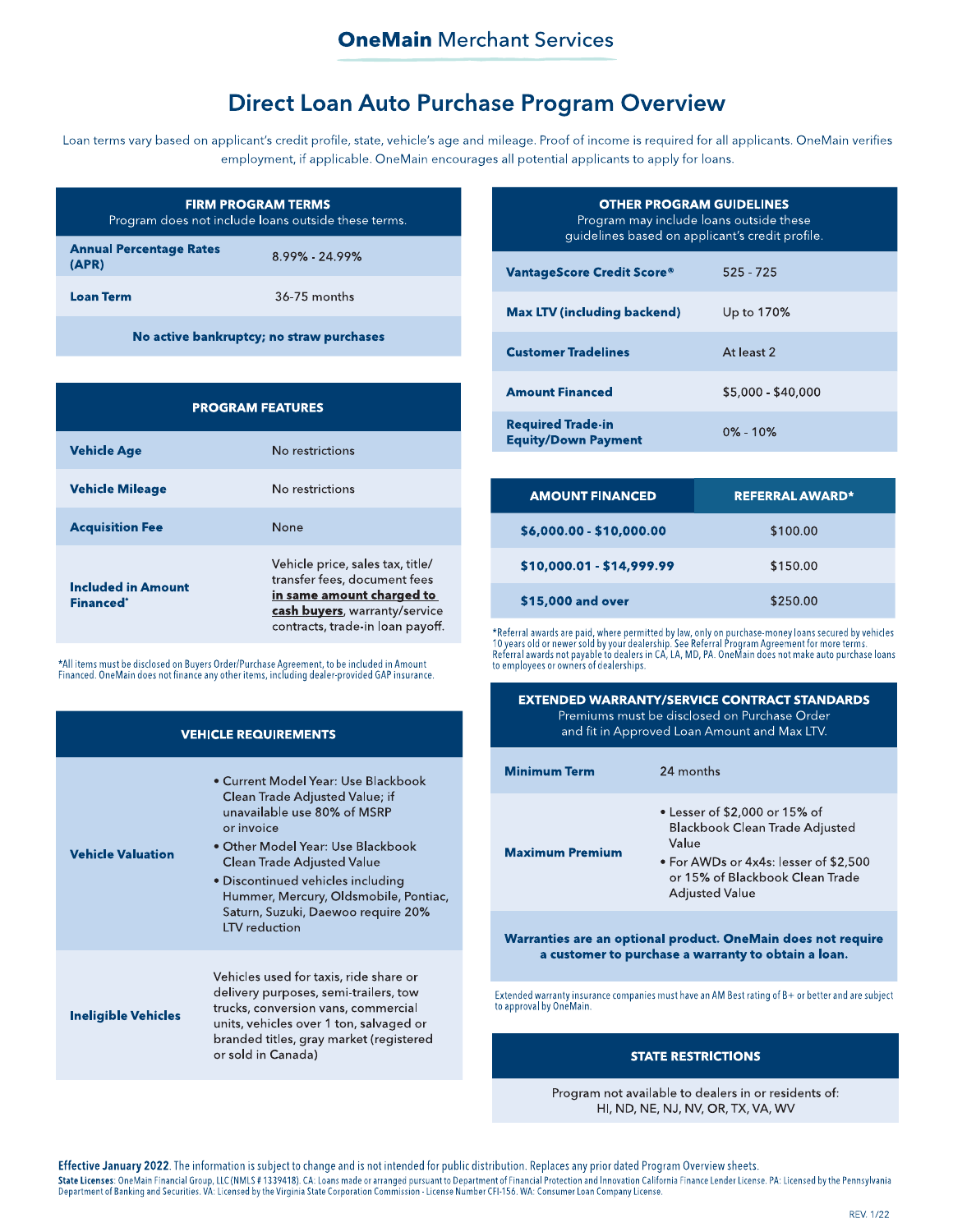# **OneMain Merchant Services**

# Why OneMain?

A trusted lender for 100+ years, we're accepting credit applications through Dealer Management Systems and are ready to help you sell more inventory.

### This information is intended for use only by dealers enrolled in OneMain's dealer referral program. The information is subject to change and is not intended for public distribution.

OneMain offers dealers a free way to help customers get the money they need. Here's our simple process:

- 1. Help your customer select a product as you normally would and then find offers through your Dealer Management System ("DMS").
- 2. Once your customer agrees to OneMain's loan terms, have them call us directly at 844-859-5091 (or the number displayed on the platform, if different).
- 3. Either you or your customer sends the required stipulation documents to OneMain.
- 4. OneMain clears all stipulations (excluding titling, where applicable) and helps your customer close their loan through a simple online process while they're at your dealership.
- 5. OneMain notifies you when your customer's loan has closed. Your customer leaves with their product, and you get your funds in 1-2 business days via ACH.\*

It's that simple. We don't charge acquisition fees. We offer generous LTVs, have no restrictions on the age or mileage of the product, and you're free to sell warranties as described below. Depending on your state, we may even pay referral awards on loans for the purchase of qualifying products.\*\*

# **FREQUENTLY ASKED QUESTIONS**

# How does OneMain lending work?

OneMain does more of the work for you. We clear all stipulations (excluding titling, where applicable) and work directly with your customer to help them sign their loan documents and close their loan.

# Can warranties be included?

Yes. Warranties up to \$2,000 or 15% of Blackbook Clean Trade-In value that fit within our maximum approved LTV% can be included in financing.

# Does the program charge acquisition fees?

No, OneMain never charges your dealership an acquisition fee.

# How do I submit required stipulation documents?

Through the DMS, you will receive a link where you can upload the needed documents. Or, if your customer prefers, they can upload items to OneMain directly using their smartphone or other device with internet access. A loan specialist will walk them through the process.

# How soon will I receive funds?

You'll receive funds via ACH in 1-2 business days after loan closing. Customers in MD can choose to have their funds delivered by paper check.

# What FICO score fits your program?

We don't base our decision solely on credit score. Instead, we take the entire customer credit profile into consideration.

# If there's no dealer reserve, how can dealerships make money?

No acquisition fee improves dealers' profit per sale. Additionally, we pay referral awards to our dealers in most states.\*\*

# How can I get started?

Simply download and complete the enrollment documents, then email them to **merchantsupport@omf.com** to apply.

#### Effective October 2021. Replaces any prior dated sheets about Dealertrack uniFl\* program.

All loans subject to our normal credit policies. State Licenses: OneMain Financial Group, LLC (NMLS # 1339418). CA: Loans made or arranged pursuant to Department of Financial Protection and Innovation California Finance Lender License. PA: Licensed by the Pennsylvania Department of Banking and Securities. VA: Licensed by the Virginia State Corporation Commission - License Number CFI-156. WA: Consumer Loan Company License. \*Customers in MD may request to have funds disbursed via paper check.

\*\* State restrictions and product exclusions apply.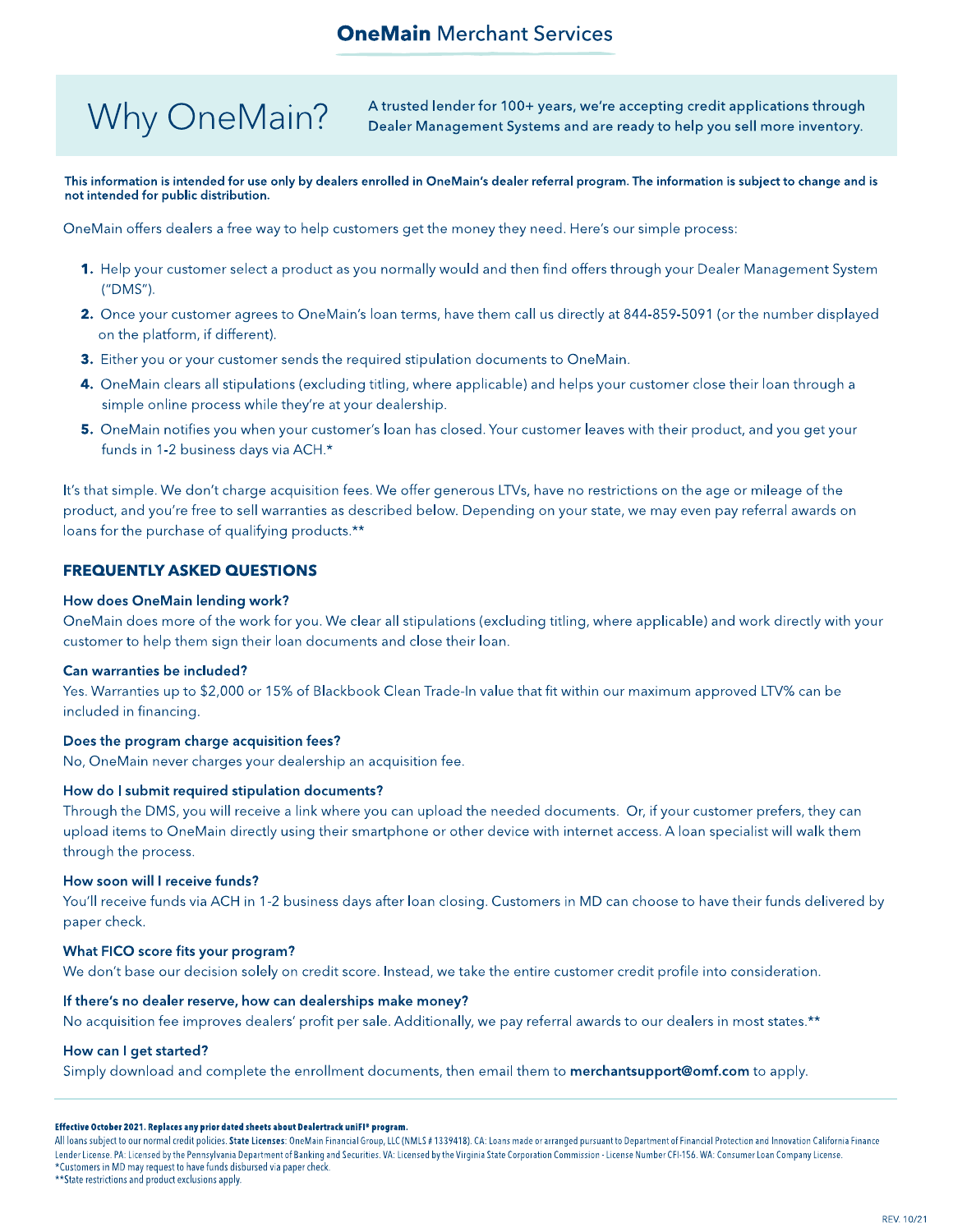# **OneMain Merchant Services**

# Why OneMain?

A trusted lender for 100+ years, we're accepting credit applications through Dealer Management Systems and are ready to help you sell more inventory.

### This information is intended for use only by dealers enrolled in OneMain's dealer referral program. The information is subject to change and is not intended for public distribution.

OneMain offers dealers a free way to help customers get the money they need. Here's our simple process:

- 1. Help your customer select a product as you normally would and then find offers through your Dealer Management System ("DMS").
- 2. Once your customer agrees to OneMain's loan terms, have them call us directly at 844-859-5091 (or the number displayed on the platform, if different).
- 3. Either you or your customer sends the required stipulation documents to OneMain.
- 4. OneMain clears all stipulations (excluding titling, where applicable) and helps your customer close their loan through a simple online process while they're at your dealership.
- 5. OneMain notifies you when your customer's loan has closed. Your customer leaves with their product, and you get your funds in 1-2 business days via ACH.\*

It's that simple. We don't charge acquisition fees. We offer generous LTVs, have no restrictions on the age or mileage of the product, and you're free to sell warranties as described below. Depending on your state, we may even pay referral awards on loans for the purchase of qualifying products.\*\*

# **FREQUENTLY ASKED QUESTIONS**

# How does OneMain lending work?

OneMain does more of the work for you. We clear all stipulations (excluding titling, where applicable) and work directly with your customer to help them sign their loan documents and close their loan.

# Can warranties be included?

Yes. Warranties up to \$2,000 or 15% of Blackbook Clean Trade-In value that fit within our maximum approved LTV% can be included in financing.

# Does the program charge acquisition fees?

No, OneMain never charges your dealership an acquisition fee.

# How do I submit required stipulation documents?

Through the DMS, you will receive a link where you can upload the needed documents. Or, if your customer prefers, they can upload items to OneMain directly using their smartphone or other device with internet access. A loan specialist will walk them through the process.

# How soon will I receive funds?

You'll receive funds via ACH in 1-2 business days after loan closing. Customers in MD can choose to have their funds delivered by paper check.

# What FICO score fits your program?

We don't base our decision solely on credit score. Instead, we take the entire customer credit profile into consideration.

# If there's no dealer reserve, how can dealerships make money?

No acquisition fee improves dealers' profit per sale. Additionally, we pay referral awards to our dealers in most states.\*\*

# How can I get started?

Simply download and complete the enrollment documents, then email them to **merchantsupport@omf.com** to apply.

#### Effective October 2021. Replaces any prior dated sheets about Dealertrack uniFl\* program.

All loans subject to our normal credit policies. State Licenses: OneMain Financial Group, LLC (NMLS # 1339418). CA: Loans made or arranged pursuant to Department of Financial Protection and Innovation California Finance Lender License. PA: Licensed by the Pennsylvania Department of Banking and Securities. VA: Licensed by the Virginia State Corporation Commission - License Number CFI-156. WA: Consumer Loan Company License. \*Customers in MD may request to have funds disbursed via paper check.

\*\* State restrictions and product exclusions apply.